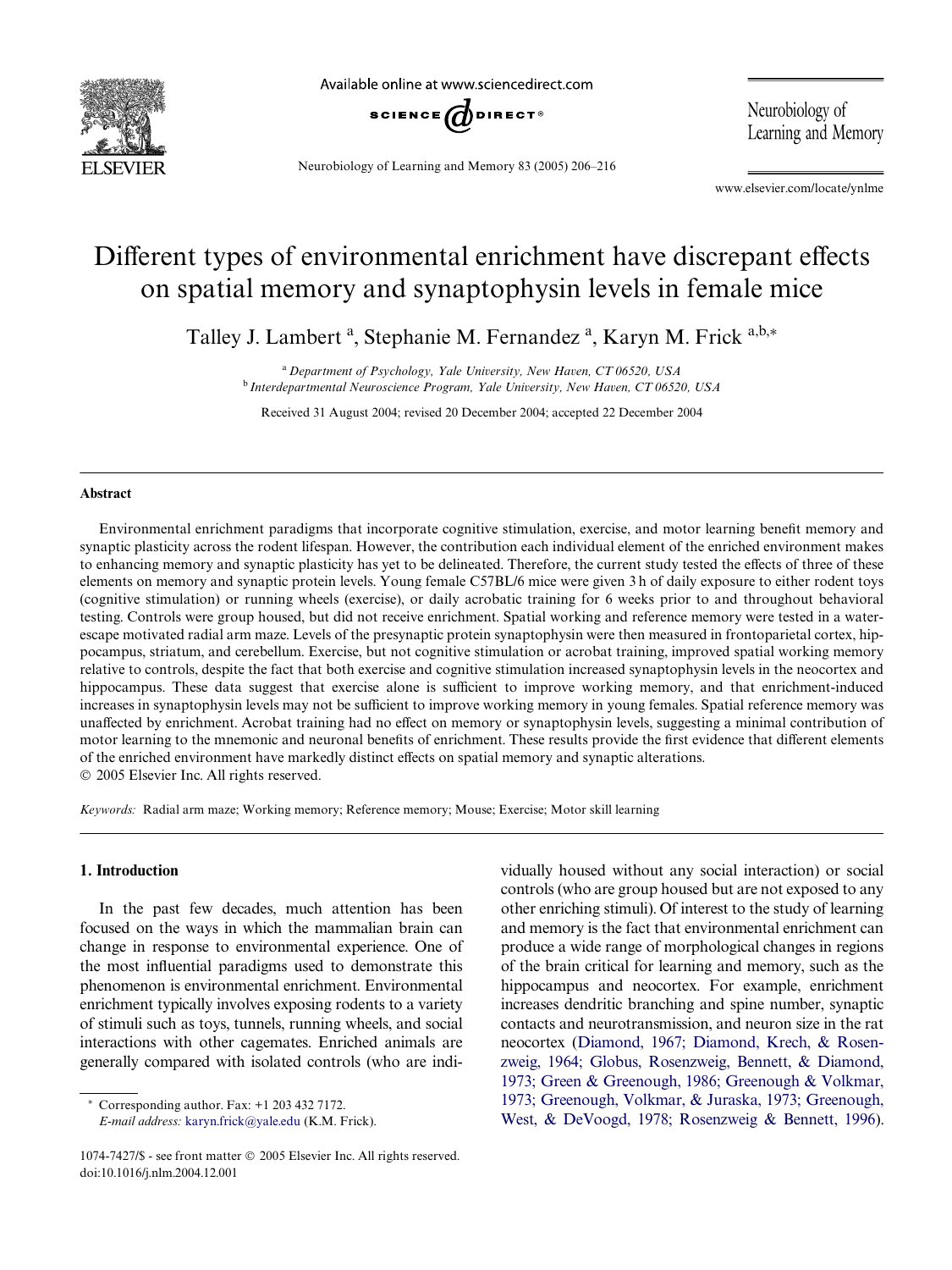Environmental enrichment in rats and mice also enhances many aspects of hippocampal physiology such as long-term potentiation (LTP) ([Du](#page--1-1)ff[y, Craddock, & Nguyen,](#page--1-1) [2001](#page--1-1)), neurogenesis ([Kempermann, Kuhn, & Gage, 1997;](#page--1-2) [Nilsson, Per](#page--1-2)fi[lieva, Johansson, Orwar, & Eriksson, 1999\)](#page--1-2), neurotrophin levels [\(Ickes et al., 2000; Pham et al., 1999;](#page--1-3) [Pham, Winblad, Granholm, & Mohammed, 2002](#page--1-3)), dendritic spine growth and branching [\(Green, Greenough, &](#page--1-4) [Schlumpf, 1983; Rampon et al., 2000\)](#page--1-4), synaptophysin levels ([Frick & Fernandez, 2003; Nithianantharajah, Levis, &](#page--1-5) [Murphy, 2004](#page--1-5)), and NGF mRNA and CREB gene expression [\(Torasdotter, Metsis, Henriksson, Winblad, &](#page--1-6) [Mohammed, 1996, 1998; Williams et al., 2001\)](#page--1-6).

Consistent with effects of enrichment on the hippocampus and neocortex, enriched rodents also exhibit enhanced learning and memory abilities relative to rodents housed in social or isolated control conditions. Although early studies focused on mnemonic effects of enrichment early in development [\(Greenough, Wood, &](#page--1-7) [Madden, 1972](#page--1-7)), more recent studies have demonstrated that enrichment initiated in adulthood can significantly improve performance on several tests of spatial and nonspatial memory. For example, spatial reference memory in the Morris water maze is improved in adult rats [\(Nils](#page--1-8)[son et al., 1999\)](#page--1-8) and mice [\(Kempermann et al., 1997; Wil](#page--1-2)[liams et al., 2001\)](#page--1-2) exposed to 1–3 months of complex enrichment (including toys, running wheels, and cagemates) in the home cage relative to isolated or social controls. We recently reported that spatial working memory in a water-escape motivated version of the radial arm maze is significantly improved in adult C57BL/6 mice by 3 h/day of complex enrichment for several months [\(Gresack & Frick, 2004](#page--1-9)). Others have also shown that non-spatial memories, such as object recognition, social recognition, and contextual fear condition-ing are enhanced by complex enrichment in mice ([Du](#page--1-1)ff[y](#page--1-1) [et al., 2001; Rampon et al., 2000; Tang, Wang, Feng,](#page--1-1) [Kyin, & Tsien, 2001\)](#page--1-1). In aging rodents, enrichment provides similar mnemonic benefits. For instance, complex enrichment in middle-aged and aged rats and mice reduces age-related deficits in numerous types of learning and memory including spatial reference memory tested in the Morris water maze ([Frick & Fernandez,](#page--1-5) [2003; Frick, Stearns, Pan, & Berger-Sweeney, 2003;](#page--1-5) [Kempermann, Kuhn, & Gage, 1998\)](#page--1-5). In aged female mice, this spatial memory improvement was associated with significant increases in levels of the presynaptic protein synaptophysin in the hippocampus and neocortex ([Frick & Fernandez, 2003\)](#page--1-5).

The enriched environment utilized in most rodent studies consists of a combination of complex social and sensorimotor stimuli such as bigger cages, numerous toys, tunnels, and running wheels. For this reason, the relevance of any single contributing factor, such as cognitive stimulation or exercise, cannot be easily ascertained, and it seems likely that an interaction between

multiple factors is important to the mnemonic enhancement seen in enriched rodents. However, some evidence suggests that single factors, such as voluntary exercise, can affect the brain in a similar manner as complex enrichment, with changes including enhanced hippocampal LTP ([Kim et al., 2004\)](#page--1-10) and neurogenesis [\(van Praag,](#page--1-11) [Christie, Sejnowski, & Gage, 1999a; van Praag, Kemper](#page--1-11)[mann, & Gage, 1999b\)](#page--1-11), increased hippocampal and neocortical neurotrophin mRNA expression ([Neeper,](#page--1-12) [Gomez-Pinilla, Choi, & Cotman, 1995, 1996](#page--1-12)), and reduced age-related hippocampal synaptophysin decline [\(Chen, Chen, Lei, & Wang, 1998\)](#page--1-13). Exercise also improves spatial memory and preserves cognitive function during aging in both rats ([Anderson et al., 2000; Fordyce & Far](#page--1-14)[rar, 1991\)](#page--1-14) and mice [\(Fordyce & Wehner, 1993b; van](#page--1-15) [Praag et al., 1999a](#page--1-15)). Furthermore, work in humans indicates that physical fitness can enhance cognitive and memory functions ([Clarkson-Smith & Hartley, 1989;](#page--1-16) [Dustman et al., 1990; Lupinacci, Rikli, Jones, & Ross,](#page--1-16) [1993](#page--1-16)), and that long-term aerobic training may prevent age-related decline in cognitive function ([Hill, Storandt,](#page--1-17) [& Malley, 1993; Rogers, Meyer, & Mortel, 1990; Ya](#page--1-17)ff[e,](#page--1-17) [Barnes, Nevitt, Lui, & Covinsky, 2001](#page--1-17)).

Other studies have focused on motor learning associated with acrobatic training, as opposed to repeated physical exercise, as a single enriching variable. Acrobatic training consists of repeated trials through a course designed to encourage problem solving and coordination. For instance, animals may need to learn to traverse various bridges (made of such items as chains, ropes, and wires) and obstacles to reach a series of platforms. This type of motor learning (as opposed to the motor activity involved in voluntary or forced exercise) significantly increases synapse formation in the cerebellar cortex [\(Kleim et al., 1998; Kleim, Vij, Ballard, & Greenough,](#page--1-18) [1997](#page--1-18)), whereas repetitive physical exercise increases cerebellar blood vessel density [\(Black, Isaacs, Anderson,](#page--1-19) [Alcantara, & Greenough, 1990](#page--1-19)), suggesting that individual elements of the enriched environment may have markedly different effects on specific components of neural plasticity. Acrobatic training in rats also enhances synaptogenesis in the motor cortex and motor coordination following lesions of the sensorimotor cortex ([Jones,](#page--1-20) [Chu, Grande, & Gregory, 1999](#page--1-20)). If the motor skills acquired during the course of more conventional enrichment procedures contribute to memory improvement, then acrobatic training alone may benefit memory. However, the effects of motor skill learning on memory have yet to be examined.

Although a few attempts have been made to test the importance of single enriching factors such as socialization ([Lu et al., 2003; Rosenzweig, Bennett, Hebert, &](#page--1-21) [Morimoto, 1978](#page--1-21)) and general activity ([Bernstein, 1973\)](#page--1-22), no comparison has been made between different elements of the enriched environment in the same study. It is possible that separate elements of environmental